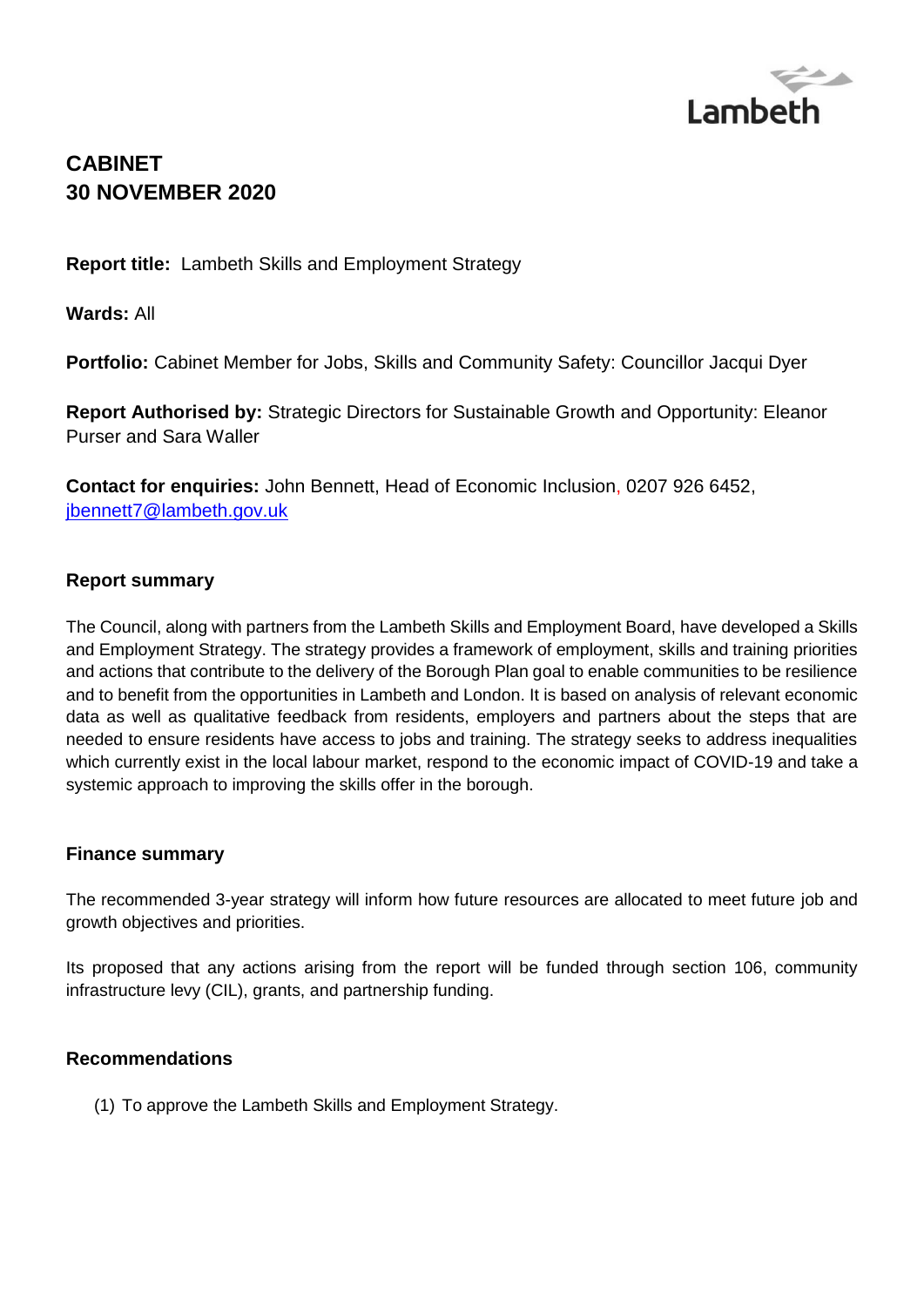### **1. CONTEXT**

- 1.1 The Council has developed a Skills and Employment Strategy. The purpose of the strategy is to provide a framework of priorities and actions that contribute to the delivery of the Economic Resilience Strategy and the goals of the Borough Plan.
- 1.2 Investment in employment support and skills training are important tools to create pathways into fulfilling careers and ensure that the benefits of growth are available to all residents of the borough, which also address household poverty.
- 1.3 The Council and partners are seeking systemic change that will better ensure programmes, projects and opportunities available in the borough are better coordinated and targeted at those who need them most. A range of partners have been involved in developing the strategy and this collaboration and collective impact approach will continue in the future through the newly established Lambeth Skills and Employment Board who will oversee the implementation of the strategy.
- 1.4 The strategy sets out how Council and partner employment and skills activities are aligned and directed to:
	- support long-term high value growth and investment in the borough;
	- create opportunities for residents to access and retain stable and well-paid jobs; and
	- remove barriers to employment and challenge exclusion through intensive engagement of communities who experience disadvantage.
- 1.5 The strategy identifies the Council's role in employment and skills and the role that partners play. This continues to change to reflect national/regional policy (e.g. devolution of the adult education budget to the GLA) and the local labour market. It also reflects the levers available to the Council either through "hard power" (e.g. procurement and supply chains, planning system, commissioned services) or "soft power" (e.g. influencing partners, encouraging employers to adopt certain practices).

### **2. PROPOSAL AND REASONS**

- 2.1 Lambeth is a thriving borough, home to many well skilled residents and a growing number of jobs. Lambeth has gone through significant change over the last decade, with an expanding employment base, a high business formation rate and a pipeline of major commercial developments, particularly in the north of the borough. Since 2010, the number of businesses has increased by 50 per cent, the number of jobs in Lambeth has increased by 21 per cent and the borough has an historically high employment rate.<sup>1</sup> Population has also grown over this period by 9.4 per cent,<sup>2</sup> characterised by young working age people moving into the borough to access higher education and the capital's labour market. These changes have contributed to Lambeth's attractiveness as a place to live and enhanced its importance as a business, cultural and residential centre in London. COVID-19 has had a significant economic impact which has seen unemployment grow sharply and further uncertainty about the speed and timing of economic recovery.
- 2.2 Lambeth faces a number of challenges to ensure that the benefits of economic development are shared by all residents. Growth creates a unique opportunity to invest in the future of Lambeth's communities to tackle long-standing issues of poverty and exclusion, sharply experienced by Black residents and those with disabilities; to improve the skills and ability of residents to compete in the London labour market; and to build pathways for young people from school into careers that enable them to realise their full potential. Economic growth creates the means to transform life chances,

<sup>&</sup>lt;sup>1</sup> ONS (2018) BRES and APS data

<sup>2</sup> ONS (2018) Mid-Year Population Estimates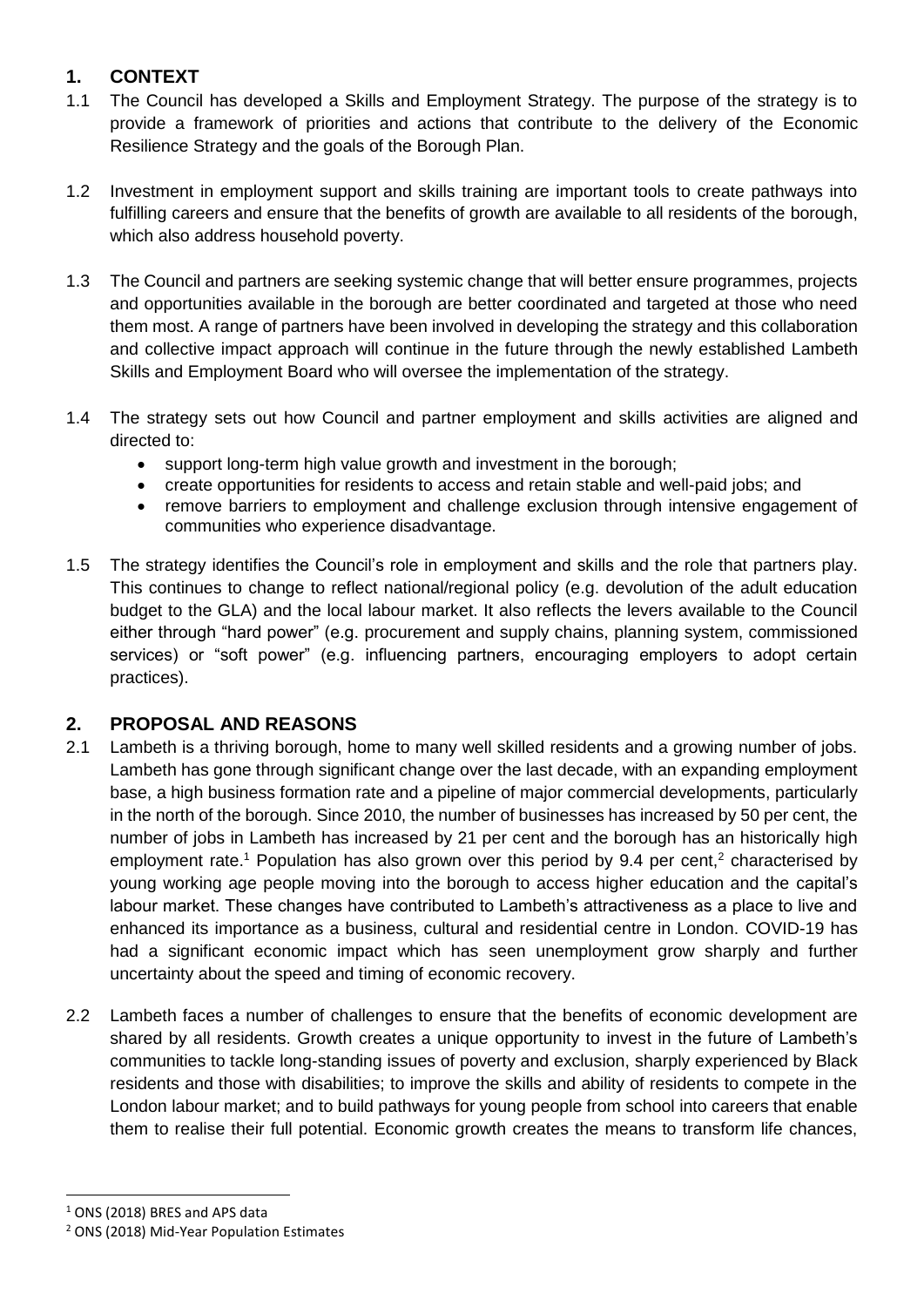where the financial gains from new investment are directed into quality services that enhance employability, raise skills and contribute to reducing inequality.

- 2.3 The production of a Skills and Employment Strategy for Lambeth shows where actions needs to be focused to improve the effectiveness of the skills system to address issues where residents experience structural barriers to accessing work or where the market reproduces inequalities that have pervasive economic or social consequences..
- 2.4 Appendix One provides a summary of the economic context and challenges which have informed the development of the strategy. This summary is based on an analysis of the data available on the local labour market and economy, as well as insights from local partners, businesses and residents. This context has been changed drastically with the impact of Covid-19.
- 2.5 Much of the economic data available does not yet reflect the changes that have happened over the last six months, other than welfare benefit data which is published more regularly. This data shows the huge increase in unemployment which has happened in Lambeth and across the country as a result of the pandemic. In Lambeth the unemployment claimant count has increased from around 8,700 at the start of 2020 to over 21,000 in September. There are also high numbers of Lambeth residents who have been furloughed. Predictions by the Bank of England and the Office for Budget Responsibility suggest that 15-20% of those furloughed may lose their job once the scheme ends. This would mean that unemployment in Lambeth to between 25,000-30,000 over the next few months.
- 2.6 The huge uncertainty in the current and future economy needs to be acknowledged, with the significant impact that COVID-19 has had on residents' work and study, and this is reflected in the strategy. Our approach will need to be reviewed and adapted as we learn more from a combination of resident insight, delivery experience, wider policy and funding opportunities, and changes to the economic context. Actions have been sequenced across the short (3-9 months), medium (9-18 months) and long-term (18 months +) with the greatest certainty being available in the actions over the coming 12 months.
- 2.7 The strategy will be overseen by the Lambeth Skills and Employment Board (membership and background are outlined in section 5). This is vital given how much we need to work in partnership with other stakeholders to ensure we can achieve our priorities for skills and employment. The Board will receive regular updates on the implementation of the strategy, including qualitative feedback from residents, employers and providers. This will ensure that progress is being made and that our collective efforts are remain agile and responsive to a changing economy and labour market.

### **3. FINANCE**

- 3.1 It is proposed that any actions arising from the report will be funded through section 106, community infrastructure levy (CIL), grants and partnership funding.
- 3.2 If the strategy is approved by cabinet, separate reports will be required:
	- to seek approval for CIL and s106 funding
	- confirm costings for the proposed actions
- 3.3 Partners from the Lambeth Skills and Employment Board will also use their own resources to contribute to the delivery of the strategy.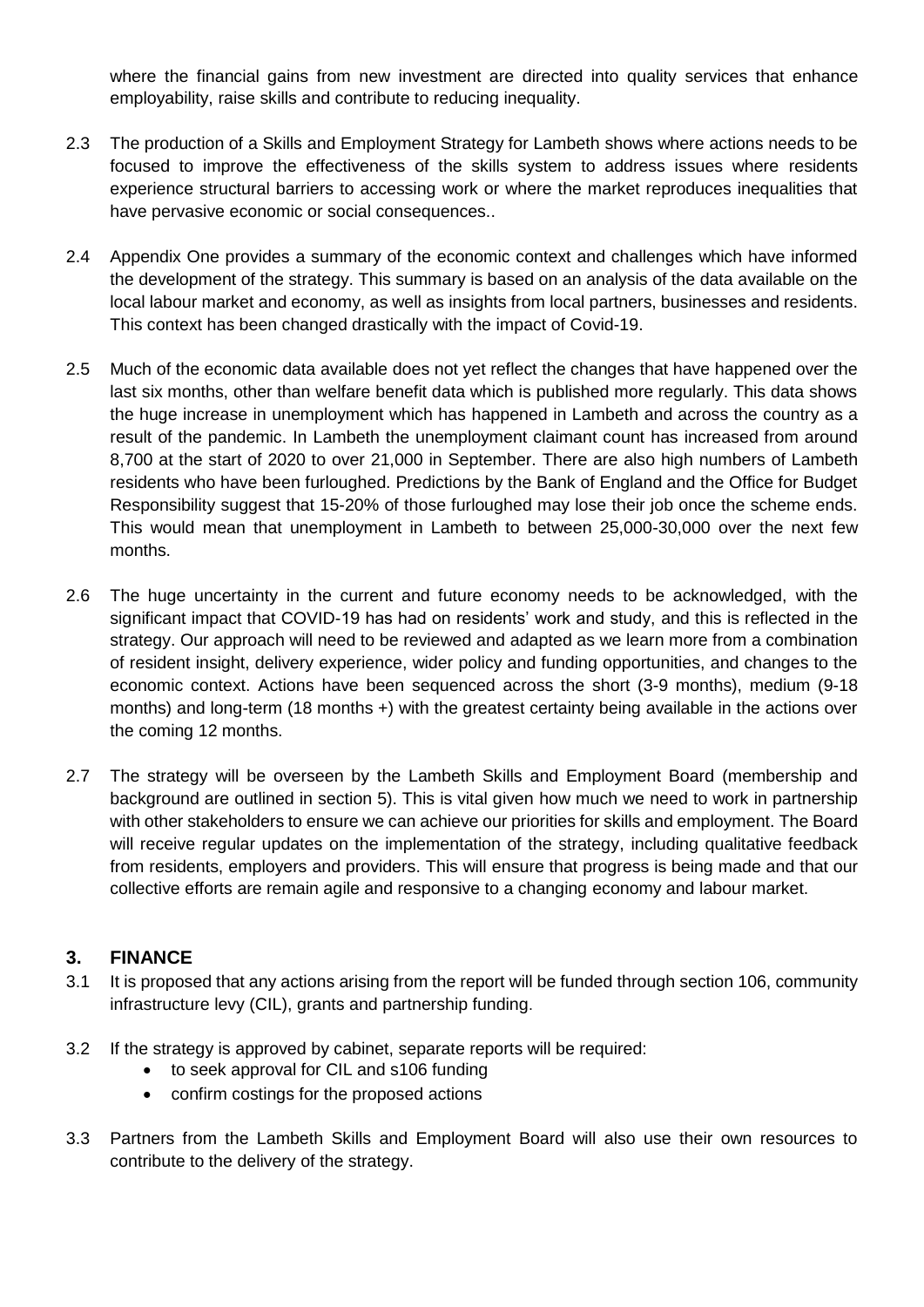# **4. LEGAL AND DEMOCRACY**

- 4.1 Section 15ZA (1) of the Education Act 1996 places a duty on the Council to secure that enough suitable education and training is provided to meet the reasonable needs of persons in its area who are over compulsory school age but under 19, and persons in their area who are aged 19 or over and for whom an Education Health and Care plan is maintained.
- 4.2 Section 15B of the Education Act 1996 enables the council to secure the provision for their area of full-time or part-time education suitable to the requirements of persons who have attained the age of 19, including provision for persons from other areas. This power includes the power to secure the provision of training, including vocational, social, physical and recreational training.
- 4.3 Section 149 of the Equality Act 2010 requires the Council in the exercise of its functions to have due regard to the need to:
	- eliminate discrimination, harassment, victimisation and other form of conduct prohibited under the act; and,
	- to advance equality of opportunity and to foster good relations between persons who share a relevant protected characteristic (age, disability, gender re-assignment, pregnancy and maternity, race, religion and belief, sex, and sexual orientation) and persons who do not share it.
- 4.4 Having regard to the need to advance equality of opportunity between persons who share relevant protected characteristics and persons who do not share it involves having due regard, in particular, to the need to:
	- remove or minimise disadvantages suffered by persons who share a relevant protected characteristic that are connected to that characteristic;
	- take steps to meet the needs of the persons who share that characteristic that are different from the needs of persons who do not share it; and,
	- encourage persons of the relevant protected characteristic to participate in public life or in any other activity in which participation by such persons is disproportionately low.
- 4.5 The Equality Duty must be complied with before and at the time that a particular policy is under consideration or decision is taken – that is, in the development of policy options, and in making a final decision. A public body cannot satisfy the Equality Duty by justifying a decision after it has been taken.
- 4.6 This proposed key decision was entered in the Forward Plan on 01 September 2020 and the necessary 28 clear days' notice has been given. In addition, the Council's Constitution requires the report to be published on the website for five clear days before the proposed decision is approved by the Cabinet Member. Any representations received during this period must be considered by the decision-maker before the decision is taken. A further period of five clear days - the call-in period – must then elapse before the decision is enacted. If the decision is called-in during this period, it cannot be enacted until the call-in has been considered and resolved.

# **5. CONSULTATION AND CO-PRODUCTION**

- 5.1 The council is one of a number of key stakeholders in the development of the local economy. This strategy has been produced through a process of ongoing engagement and consultation with a range of partners including:
	- Strategic partners such as Jobcentre Plus, Lambeth College, mental health services and social housing Registered Providers;
	- Local employment and training providers;
	- Local enterprise providers;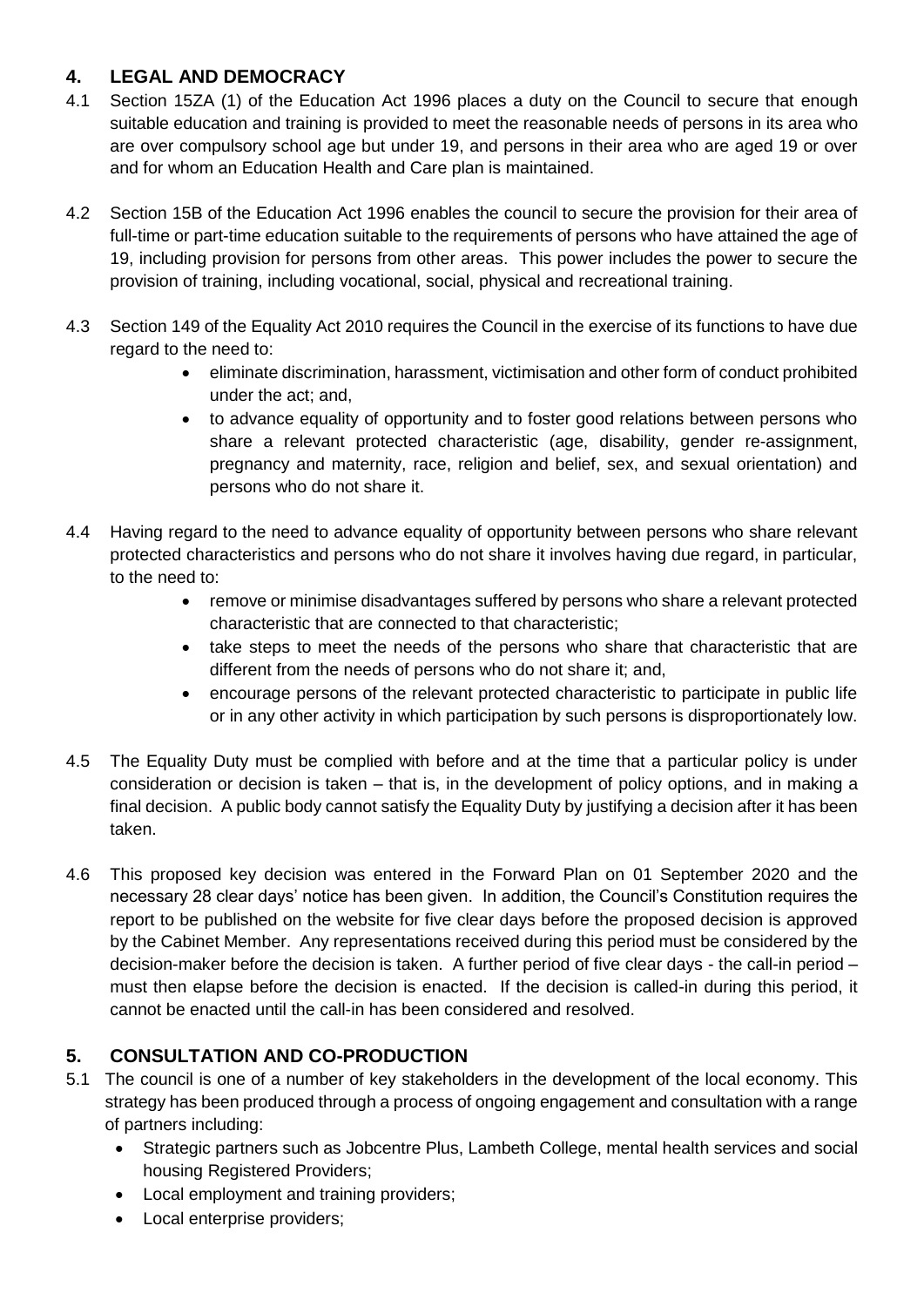- Local businesses and Business Improvement Districts; and,
- Local funding organisations.
- 5.2 The strategy was originally in development before the Covid pandemic. An Advisory Group was established to enable partners to contribute their experience and knowledge to the strategy's development. The Group met twice in late 2019 and a further meeting was planned for March 2020 but was postponed. The first meeting received presentations on the purpose of the group in developing the strategy, and on the emerging themes from the analysis and research to date. This was followed by small group discussions to look at the themes in more detail. The second meeting focussed exclusively on apprenticeships. Apprentices from within the council and local partners were also invited. There were presentations on what the data shows is the local picture with apprenticeships, plus insights from employers and apprenticeship providers.
- 5.3 The advisory group has now been repurposed into a Skills and Employment Board for the borough. The Board has ownership of the implementation of the Skills and Employment Strategy and will coordinate the provision of employment and skills activities in line with the strategy. The Board has met twice to consider the Skills and Employment Strategy on 8<sup>th</sup> September and 24<sup>th</sup> November, as well as a dedicated equalities session on 16<sup>th</sup> November.
- 5.4 Membership of the Skills and Employment Board includes representatives from the following organisations:
	- Lambeth Council (Councillors plus various departments including Sustainable Growth and Opportunity; Children's Services; Adults and Health)
	- NHS Clinical Commissioning Group
	- Lambeth College
	- London South Bank University
	- Kings College London
	- Jobcentre Plus/Department for Work and Pensions
	- Morley College
	- Black Thrive
	- South Bank Employers' Group/South Bank Business Improvement District (BID)
	- Brixton BID
	- Guys and St Thomas' Charitable Trust
	- Walcot Foundation
	- Iconic Steps
	- LDN Apprenticeships
	- St Giles Trust
	- Spiral Skills
	- Berkeley Homes
	- Central London Forward
- 5.5 In addition, a number of workshops/meetings have taken place to delve into issues in more detail:
	- Opportunity Lambeth Provider Forum workshop with 20 local employment support and training providers to look at how local support could be better coordinated, identify current interventions that are proving effective, and to source any insight providers have from their service users. This has been supplemented by 1-1 discussions with these providers, as well as others operating in the borough.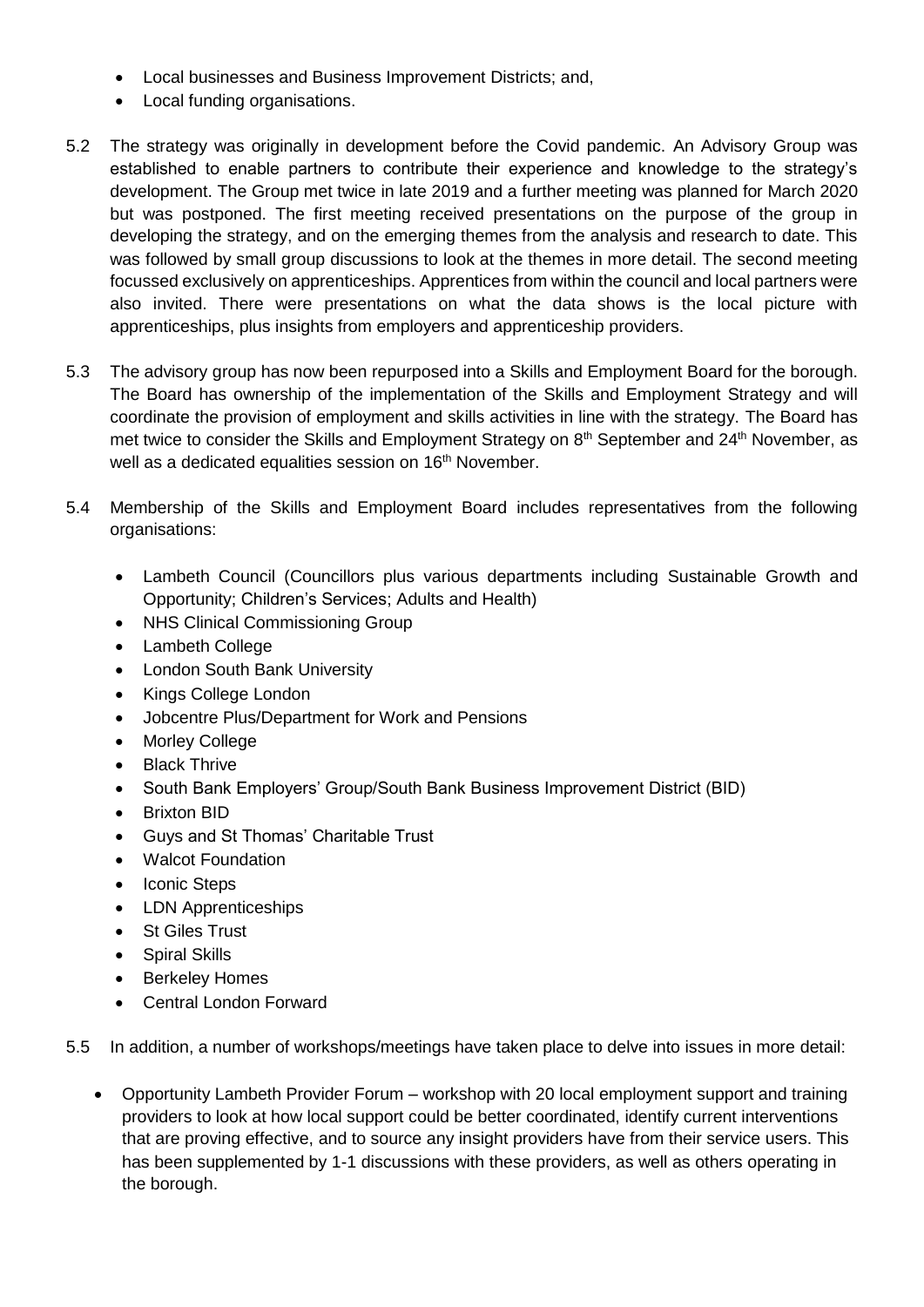- Opportunity Lambeth Developer Forum workshop with major local developers (some with current sites, some with planned future sites) and training providers, discussions about how to improve the perception of the construction sector for employment, promoting local employment and training opportunities, and how the local employment and training system for construction roles could be improved.
- Health and Poverty Summit major event in November 2019 attended by over 100 participants to explore the links between poverty and health outcomes; two workshops on securing the health of the working age population, which included how good quality employment and skills provision can positively contribute to health outcomes.
- Living Wage Week Celebration Events taken place in 2019 and 2020, exploring what motivates employers to pay the Living Wage and identifying employers who are prepared to be case studies/promote the Living Wage, each attended by around 40 people from employers in Lambeth, Southwark and Lewisham.
- Health in all Policies workshop workshop with 25 health partners (e.g. hospitals, GPs) to look at opportunities for integration of health and employment services, how to promote healthy workplaces amongst employers, and career opportunities in health and social care.
- Meetings with Kings College Hospital, Guys and St Thomas' Hospital and Lewisham & Greenwich Hospital – to discuss their current recruitment practices and skills gaps, and how they can create good career pathways for local people.
- Meeting with Careers Leads from Lambeth secondary schools highlighting emerging priorities of the strategy, with a focus on apprenticeships, and what it means for schools.
- Equalities impact challenge session workshop with people nominated by external partners to consider the equalities impact of the strategy.
- 5.6 There has also been engagement directly with residents to explore some of the emerging issues:
	- Focus groups/interviews with people in low paid work discussions about what support people feel they need to progress into better paid work, and where they would go to seek help about careers information, advice and guidance. Around 20-25 people were engaged.
	- Focus groups with parents looking for work conducted by Lambeth Early Action Partnership (LEAP) last year, with ongoing engagement and workshops with a group of interested parents.
	- Young People's survey linked to the work to tackle serious youth violence, questions were included in the survey about education, employment and training. The survey was completed by over 500 young people.

### **6. RISK MANAGEMENT**

- 6.1 There is currently significant uncertainty in the economy and labour market at a national, regional and local level. The strategy will reflect the current thinking and forecasts but will need to be kept under ongoing review to ensure it can be adapted to reflect any changed economic circumstances.
- 6.2 Through the Economic Resilience Strategy we are promoting economic recovery and growth in a range of sectors, to make sure that the local economy is diverse and not reliant on one industry. We are also working closely with our largest employers to ensure that the borough continues to meet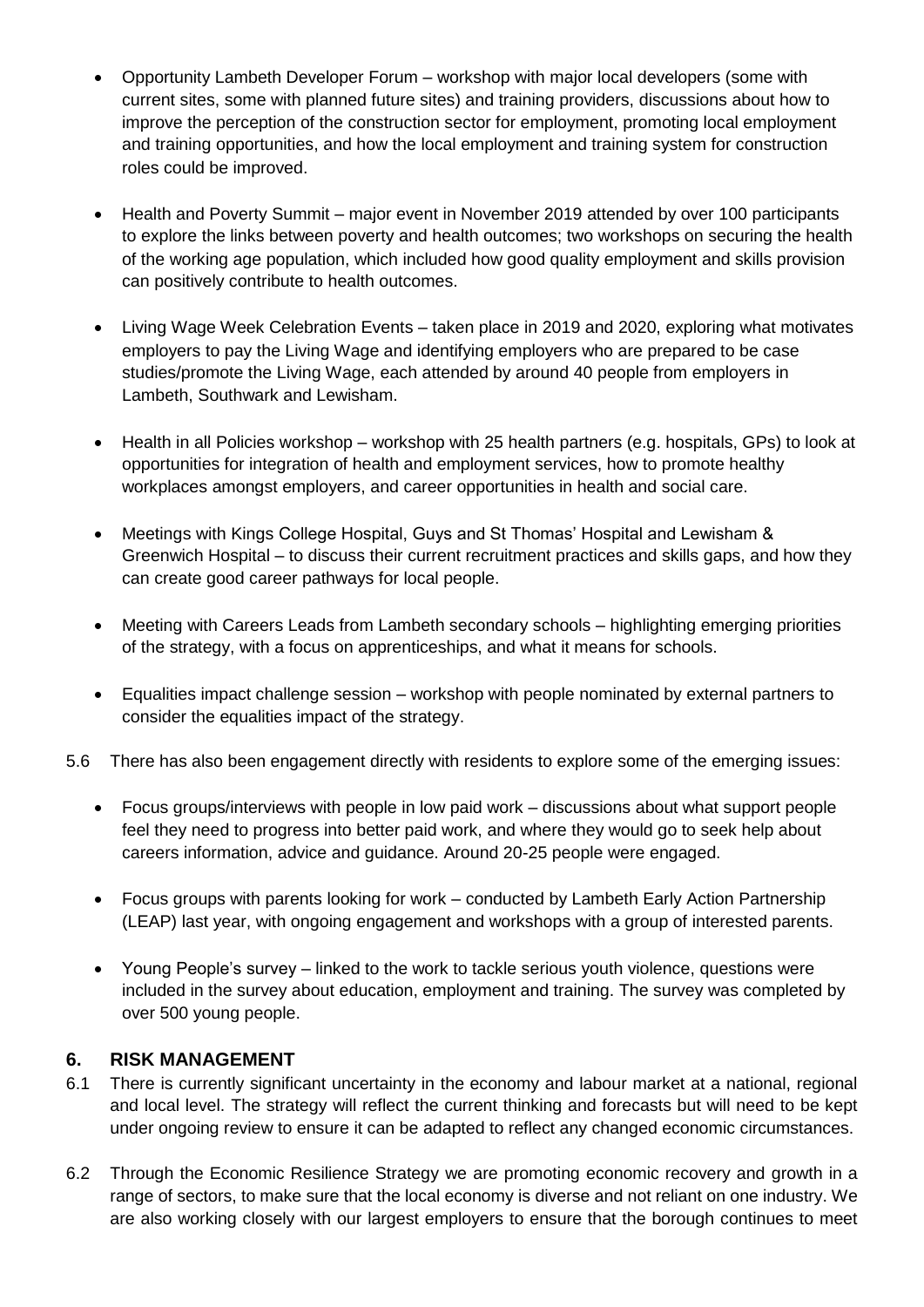their needs for a motivated and skilled workforce by improving the links between local employers and schools and ensuring that local skills provision is led by the demands from employers.

### **7. EQUALITIES IMPACT ASSESSMENT**

- 7.1 The strategy is based on an evidence base from an analysis of both quantitative and qualitative information. This has allowed us to identify groups who need greater levels of support to benefit from the economic growth that has already taken place in the borough and will continue over the coming years.
- 7.2 The proposals set out in the strategy are intended to have a positive equalities impact through addressing inequalities faced by some residents in the labour market. The Equalities Impact Assessment and accompanying data analysis is included as Appendix 1. The Equalities Impact Assessment was approved on 17<sup>th</sup> November 2020.
- 7.3 Our focus is on interventions that support those most likely to be disproportionately affected by unemployment, insecure work and low skills. These groups will be prioritised in the design and commissioning of services by the Council and its partners:
	- Residents from Black and Minority Ethnic backgrounds
	- Young people who are care leavers, not in education, employment or training, or at risk of becoming NEET such as those known to the criminal justice system
	- People who are homeless or at risk of homelessness
	- People with health conditions and disabilities, including mental health problems, and their carers
	- Parents with young children
	- People at risk or victims of domestic violence
	- People aged 50 and above
- 7.4 We will focus employment support and adult learning on sections of the community furthest from employment. Through the provision of intensive support, delivered in neighbourhoods, to raise skills and remove barriers to work, we aim to close employment and skills gaps for our target groups above.
- 7.5 Working with employers, communities and training providers we will significantly expand the creation and take-up of apprenticeships. This will entail a range of actions to improve information and support for apprenticeships locally and building partnerships with major employers and business networks to champion the take up of apprenticeships.
- 7.6 Ensuring that all young people have a range of pathways from school into further education, vocational training and employment is a vital part of our goal to close opportunity and attainment gaps. With many of the traditional routes into professional careers gone and a growing number of young people trapped in low paid and low skilled jobs, it is vital that, with partners, we innovate to tackle disadvantage and support young people to make informed choices about their future careers, including a systematic approach to work experience and apprenticeships.
- 7.7 To grow local employment and enable local residents to access the opportunities being created requires collective action, involving business, public agencies and local residents. Working closely with partners we will engage with employers in the borough to increase access to local jobs and encourage them to offer fair contracts and wages. Local recruitment and better jobs are important for residents, but also bring significant benefits for employers who gain access to skilled and productive workers.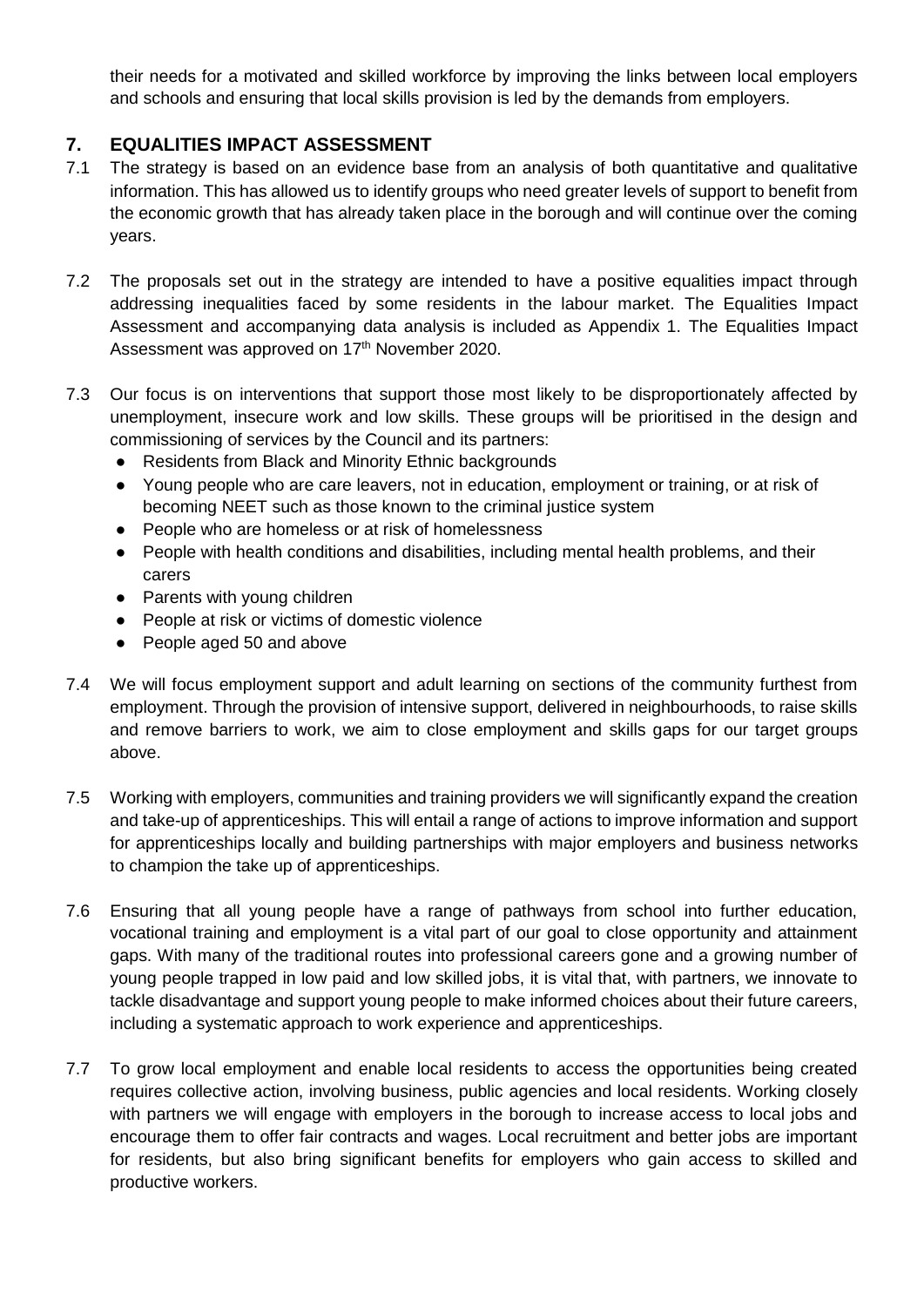7.8 Improving skills and access to learning is a key part of our goal to realise inclusive growth in Lambeth. We intend to create a skills system that works for residents and employers. With partners we will ensure that the quality and relevance of skills training reflects labour market demand and also provides a strong foundation for young people and adults to access employment and invest in lifelong learning.

### **8. COMMUNITY SAFETY**

8.1 Being in employment, education or training is a preventative factor in reducing the likelihood of someone being involved in serious youth violence and other offending. There are links between the Skills and Employment Strategy and the Lambeth Made Safer Strategy.

#### **9. ORGANISATIONAL IMPLICATIONS Environmental**

9.1 Jobs being created in low carbon sectors and the green economy are recognised as being likely to grow in the coming years. Measures outlined in this strategy will ensure local residents are aware of these opportunities and provided with the necessary skills and qualifications to succeed in this sector. Growth of the low carbon economy will directly contribute positively to borough's efforts to tackle climate change.

### **Health**

9.2 Implementation of these recommendations would be expected to have a positive impact on health outcomes given the positive correlation between being in employment and good health and wellbeing. Higher levels of employment in the borough will provide not just economic benefits but also will help deliver increased wellbeing amongst local residents.

#### **Corporate Parenting**

9.3 Care Leavers are recognised in the strategy as a priority group, highlighting that the Council and partners will be increasing efforts to ensure they have access to high quality careers support, relevant skills and qualifications, and local job opportunities. The actions in this strategy should increase the number of Care Leavers who are in education, employment or training.

### **Staffing and accommodation**

9.4 None.

### **Responsible Procurement**

9.5 Approval of the strategy by Cabinet will lead to the Council and partners commissioning a range of services to enable the delivery of the actions outlined in the strategy.

### *Good Quality Jobs with Fair Pay and Decent Working Conditions*

9.6 The strategy outlines why good quality jobs with fair pay and decent working conditions are important, and maintains commitments to promoting the London Living Wage locally including through the Council's own supply chain.

### *Quality Apprenticeships, targeted Employment for Lambeth residents and Lambeth Priority Group*

9.7 The strategy outlines why apprenticeships and local employment opportunities are needed and which residents are in a priority group. The strategy will enable an increase in the availability of local apprenticeships and greater equality in employment and skills outcomes.

*Reduce Emissions: Lambeth Council has a commitment to being Zero Carbon by 2030*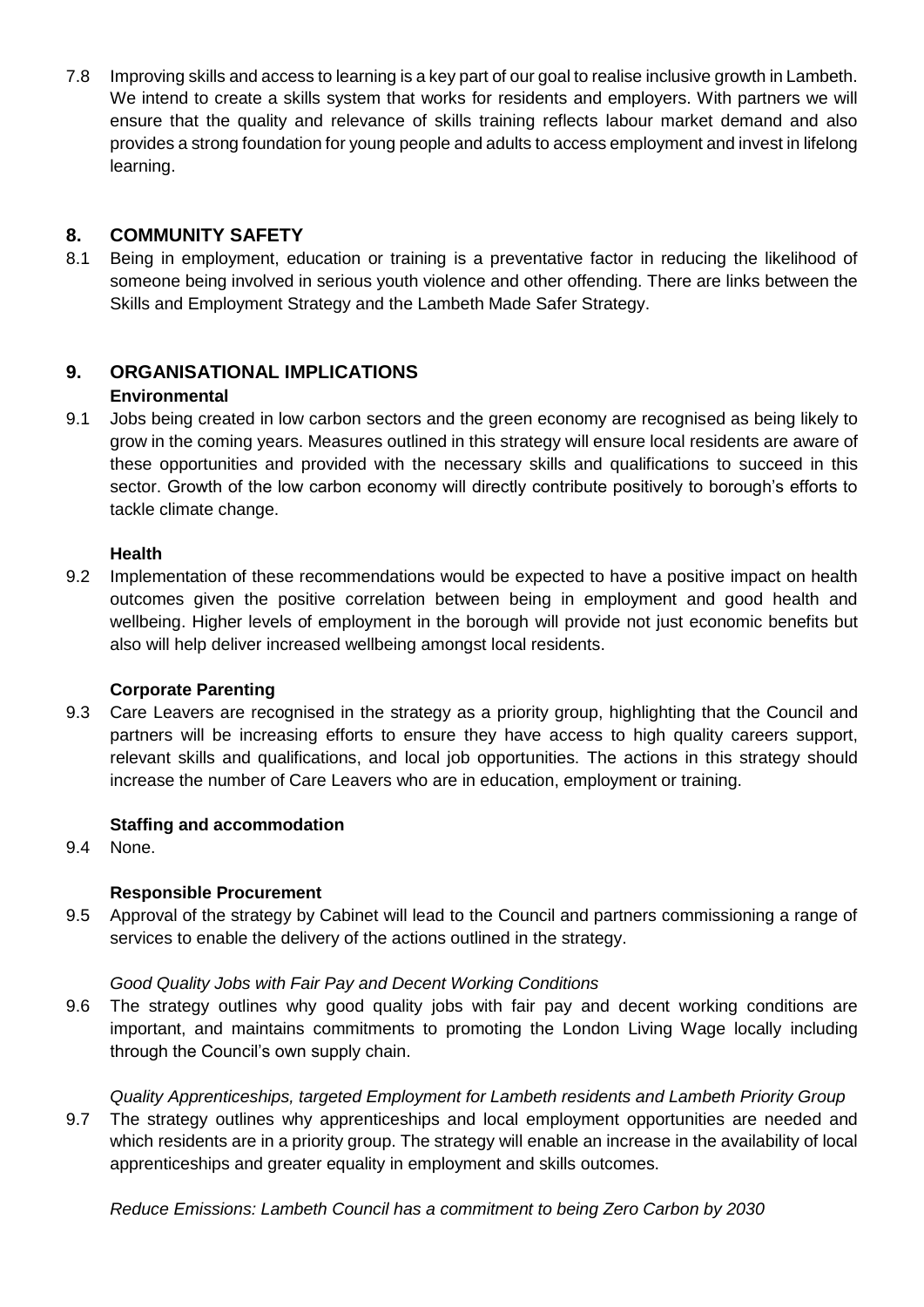#### 9.8 Not applicable.

*Single Use Plastics* 

9.9 Not applicable.

*Positive Health and Wellbeing* 

9.10 As outlined in 9.2.

*Other Offers (Innovation)* 

9.11 Not relevant.

### **10. TIMETABLE FOR IMPLEMENTATION**

10.1 The timetable is as follows:

| 15 <sup>th</sup> October 2019  | First Advisory Group meeting                                |  |
|--------------------------------|-------------------------------------------------------------|--|
| 4 <sup>th</sup> December 2019  | Second Advisory Group meeting                               |  |
| 8 <sup>th</sup> September 2020 | First meeting of the Lambeth Skills and Employment Board    |  |
| 23rd September 2020            | <b>Overview and Scrutiny Committee</b>                      |  |
| 24th November 2020             | Second meeting of the Lambeth Skills and Employment Board   |  |
| 30 <sup>th</sup> November 2020 | Cabinet                                                     |  |
| December 2020 onwards          | Implementation of the strategy, subject to Cabinet approval |  |